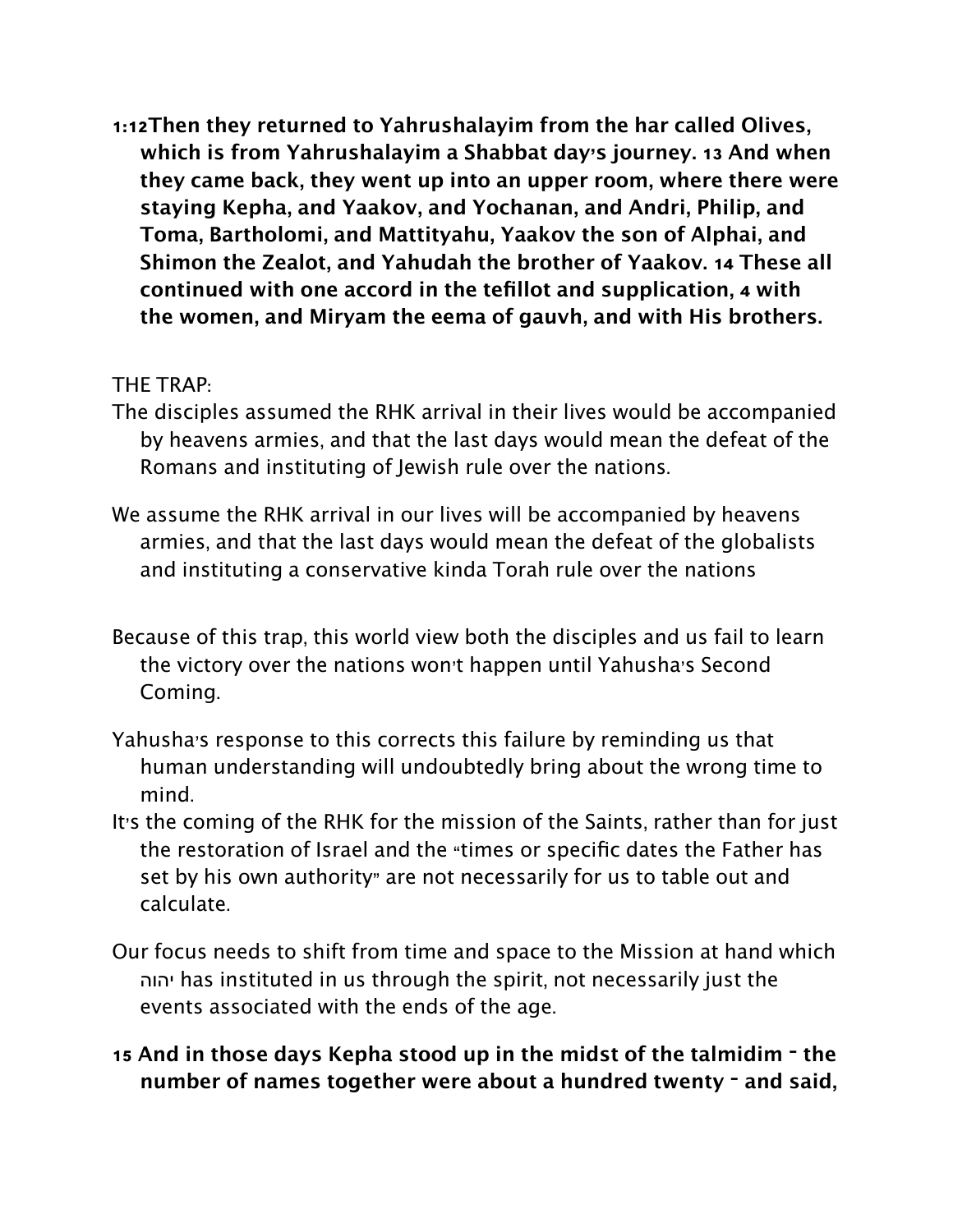**16 Men and Yisraelite brothers, this Katuv had to have been fulfilled, which the Ruach Hakodesh by the mouth of Dawid spoke before concerning Yahudah, who was a guide to them that took gauvh. For he was numbered with us, and had obtained part of this service. 18 Now this man purchased a field with the reward of iniquity; and falling head first , he burst open in the middle, and all his intestines gushed out.** 

Some "alleged" contradictions between Matthew and Luke!

- Did he hang himself with a rope or did he fall into the field and burst asunder?
- Well we could go with: the roped snapped and he hit the ground and burst open! NO! That's gaslighting the gospel!

| <b>MATTHEW</b>                                                                                                                    | <b>ACTS</b>                                 | <b>HARMONIZING</b>                                                            |
|-----------------------------------------------------------------------------------------------------------------------------------|---------------------------------------------|-------------------------------------------------------------------------------|
| Chief priests bought the field.<br>Potters field, a burial place for<br>foreigners: Matt 27:7, Jer 19.1,<br>Jer 32:6, Zech 11:12. | Judas bought it.                            | They purchased it for him in his<br>name.                                     |
| He hanged himself.                                                                                                                | He fell into the field and "burst<br>open." | He hung himself upon his<br>sword and his inners burst<br>asunder, 1Chr. 10:4 |

- **1 Ch 10:4 Then said Saul to his armourbearer, Draw thy sword, and thrust me through therewith; lest these uncircumcised come and abuse me. But his armourbearer would not; for he was sore afraid. So Saul took a sword, and fell upon it. And when his armourbearer saw that Saul was dead, he fell likewise on the sword, and died.**
- **Acts 2:19 And it was known to all the dwellers at Yahrushalayim; so that field is called in their own language, Akel-Dahma, that is to say, The Field of Dahm.**
- **20 For it is written in the Scroll of Tehillim, Let his dwelling be desolate, and let no man dwell in it: and let his ofce of service be given to another.**

The Psalm cited is 68:26 and Ps. 108:8 from the LXX not the MT.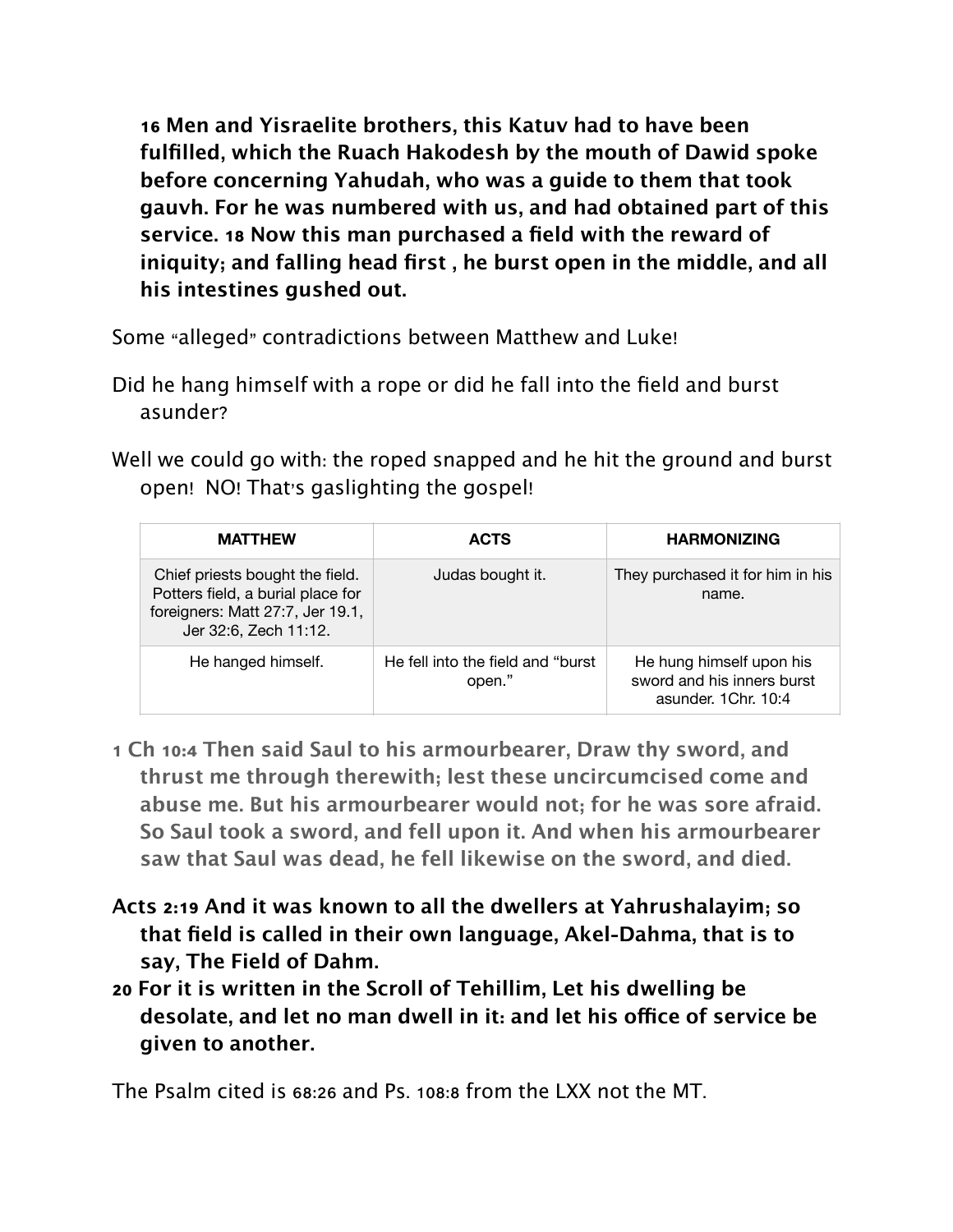- The MT of Ps. 108.8 has 'may another seize his goods," while the LXX has 'may another take of his office, position of overseer.'
- Judas is seen as an enemy of the Davidic Messiah and the desolate field of blood his judgment. Since he purchased the field it has rightly become his dwelling place.
- The priests purchased the field as a graveyard for non-jews (it was unclean) it became known for that reason as the Akel-Dahma.
- There are 45 OT quotations in Lk-Acts and NONE of them follow the MT! NONE!

## **Instances where the LXX is cited verbatim:**

- Acts 2:25-28 Ps. 16:8-11
- Acts 2:34 Ps. 110:1
- Acts  $4:25 PS$ ,  $2:1$
- $\bullet$  Acts 7:49 Isa, 66:1
- Acts 13:33 Ps. 16:10
- Acts 28:26 Isa. 6:9

## **Instances where Lk cites the OT which originates from the Hebrew from which the LXX was translated from:**

- Acts 1:20 Ps. 69:26
- Acts 1:20 Ps. 109:28
- Acts 2:17 Joel 3:1
- Acts 3:22 and 7:27 Deut. 18:15
- Acts 3:23 Lev. 23:39, Deut. 18:19
- Acts 3:25 Gen. 22:18
- Acts 7:6 Gen. 15:13
- Acts 7:42 Amos 5:25
- Acts 13:34 Isa. 55:3
- Acts 13:41 Hab. 1:5
- Acts 13:47 Isa. 49:6, Amos 9:11
- Acts 23:5 Exo. 22:27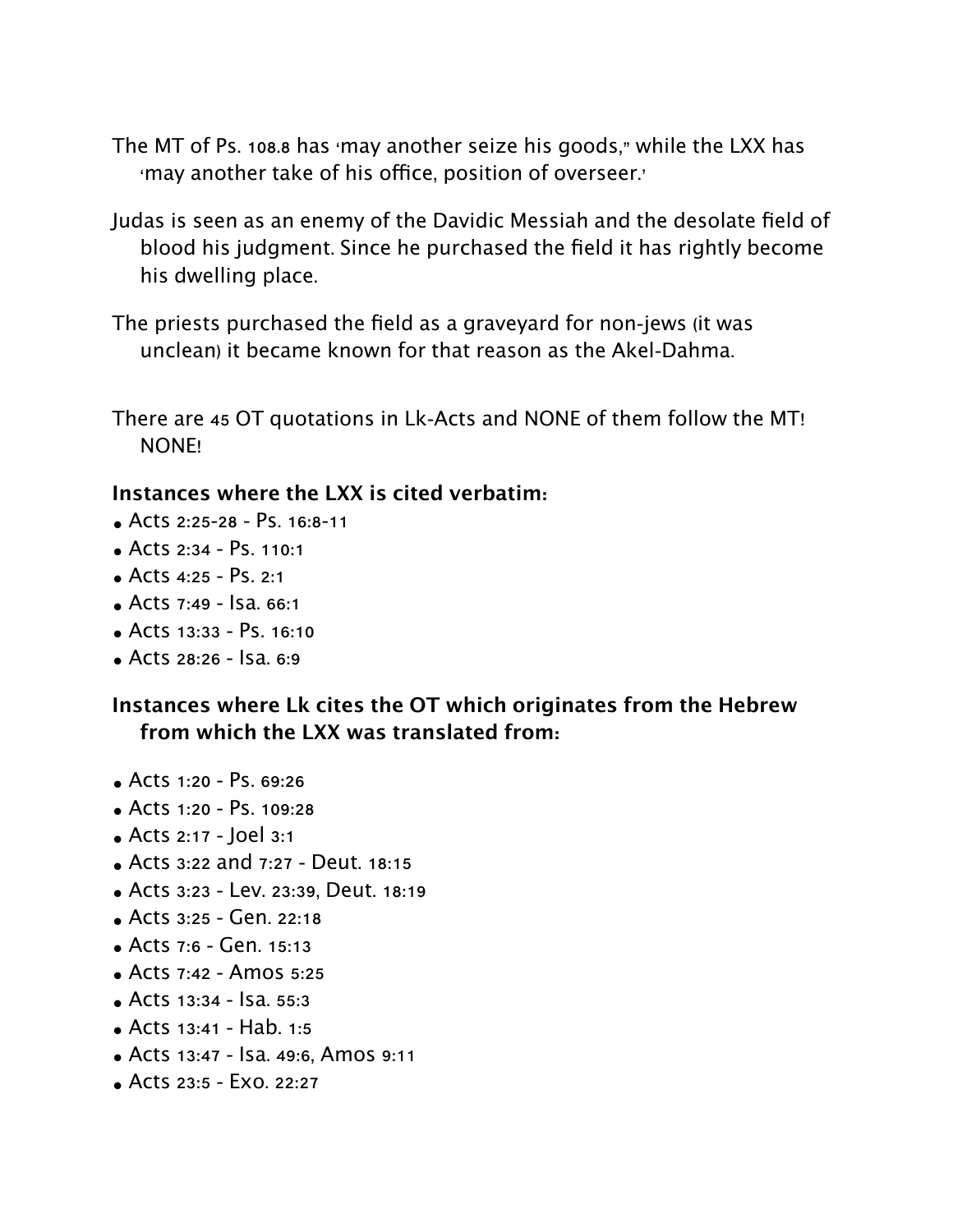## **21 It is therefore necessary that one of these men who have been with us all the time that the Savior gauvh went in and out among us.**

- The qualifier is one who is a witness with us of the resurrection. Not only must the one chose have seen the risen savior but also he must bear witness of it. This is a defining requirement for being an apostle (Acts 4:33).
- In the Hebrew the Spirit is always FEMALE (ruach) and in the GREEK New Testament always NEUTER (pneuma), which is a contradiction….. if we weren't being bombarded everywhere with gender ideology which is logically incoherent; where they try and make us believe that gender is a matter of subjective choice divorced from any objective biological realities. The idea that gender identity is independent of ones biological foundation is insane.
- The weakness in the philosophy, and it is a **philo-love** of **sophia-self wisdom**, you become your own self determining god - narcissistic.
- What's behind this agenda? It's simple: ideological utopian ideas bring about devastating results because it removes natural law where you are left to determine gender subjectively; which is completely insane!
- No Person can have three genders, no matter what those of an unsound mind may say within the post modern gender identity movement!
- The problem is eliminated when we turn to the HEBREW and ARAMAIC texts of the New Testament from which the GREEK texts were translated. As one scholar notes:

"One problem that presents itself in translating the New Testament from Hebrew and Aramaic into English is that of the gender of the Ruach haKodesh. English is very diferent from Hebrew and Aramaic.

To begin with, English has three genders, masculine, feminine and neuter (i.e. he, she and it). Hebrew and Aramaic have no neuter gender.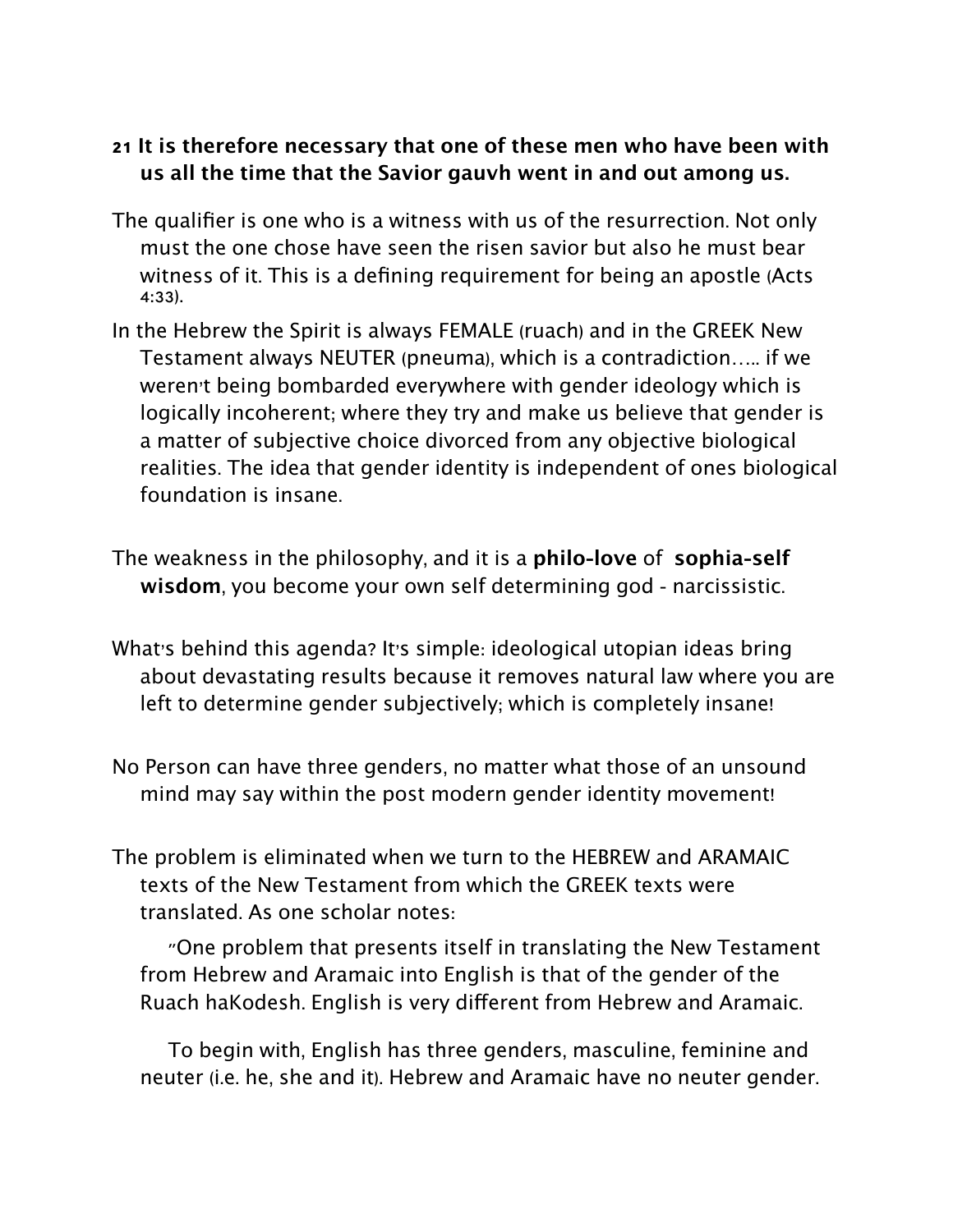In Hebrew and Aramaic everything is either a "he" or a "she" and nothing is an "it". Also gender plays a much more important rôle in Hebrew and in Aramaic than in English.

In English gender is usually only an issue when dealing with pronouns.

But in Hebrew and Aramaic nouns and verbs are also masculine or feminine. And while there are no true adjectives in Hebrew (nouns are also used as adjectives), noun modifiers must agree in gender with the noun.

Now the Hebrew word RUACH (Aramaic RUCHA) is grammatically feminine as is the phrase Ruach ha Kodesh.

This is matched by the rôle of the Ruach haKodesh as "comforter" (Jn.14-16) and the identifier of the "comforter" with YHWH acting as a "mother" (Is.66: 13).

"Now in English the Ruach is often referred to as "he" or "it" as also in the Greek New Testament. But this seems very odd to the Semitic mind.

"It's clear that the gender of the RUACH has been revised in many passages of the Aramaic to agree with the Hellenistic concept of the Holy Spirit as being either a "he" or an "it". So the pronouns used for the Ruach haKodesh in Jn.14-16 in the Peshitta are all masculine.

The hand of revision is super clear. The Peshitta and Old Syriac have "he" in Jn.16: 8 the Old Syriac has "she" just a few verses further down in 16:13 while the Peshitta has "he".

"There are tons of passages where the Peshitta pairs the Ruach haKodesh with feminine verbs and/or feminine modifiers. (Mk.1: 10; Jn.1: 32-33; 6:63; 7:39; Acts 8:29,39; 16:17; Rom.8: 9-11,16,26a, 26b; 1 Cor.3: 16; 1 Tim. 4: 1; 1 Pet.1: 11; 4:14 and 1 Jn.5: 6.)

The Peshitta Aramaic of Rom.8: 16 opens with: **"And She the Ruach gives testimony..."**